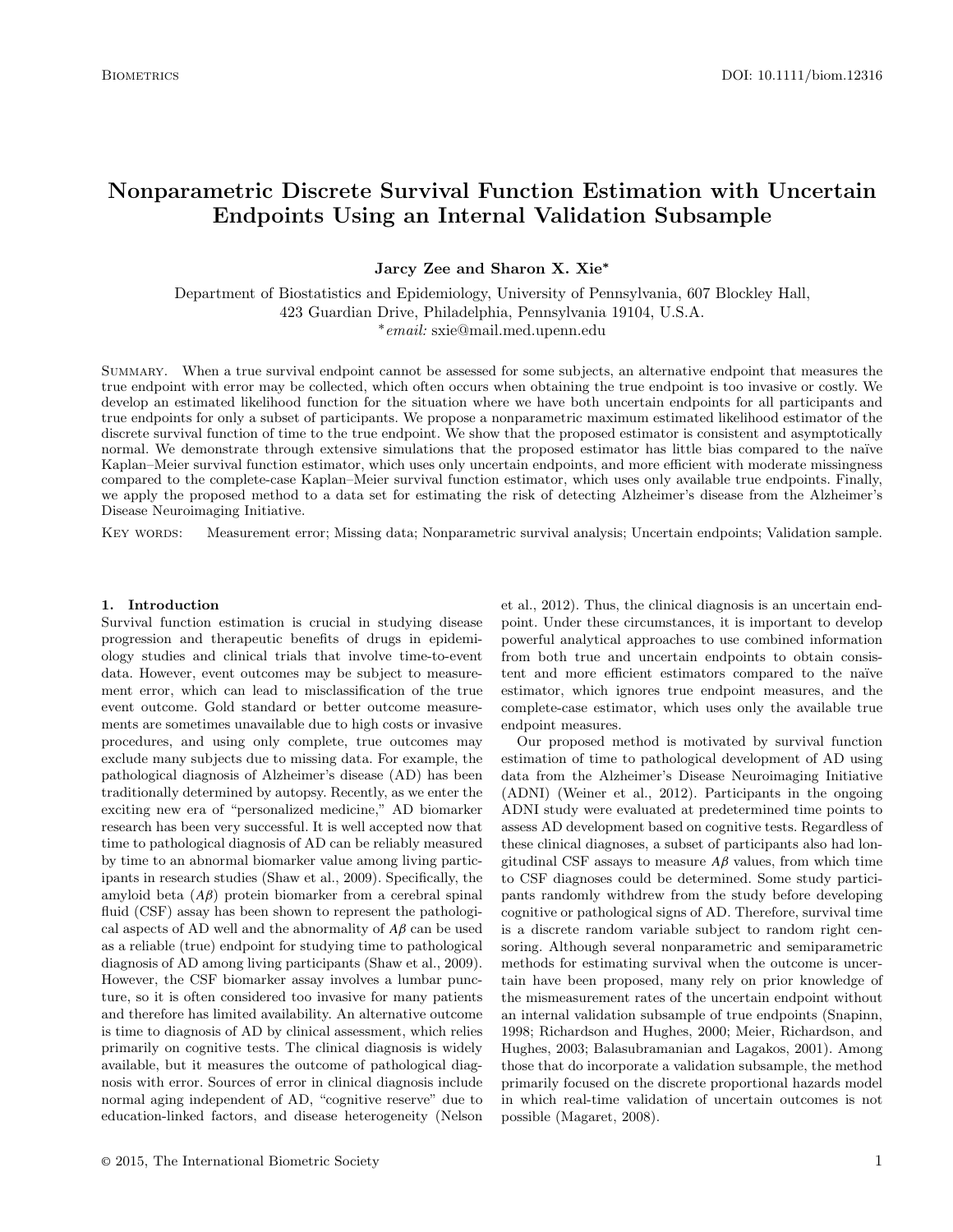Specifically, Snapinn [\(1998\) e](#page-9-0)stimated weights representing certainty of potential endpoints to modify the Cox proportional hazards model. Richardson and Hughes [\(2000\)](#page-9-0) obtained unbiased product limit estimates of time to an event with a mismeasured event indicator using an Expectation-Maximization (EM) algorithm. Their estimate uses known information about the sensitivity and specificity of the diagnostic test for having the event without a validation sample. [Meier et al. \(2003\) ex](#page-9-0)tended this work for the adjusted proportional hazards model for discrete failure times, also assuming known sensitivity and specificity. Similarly, Balasubramanian and Lagakos [\(2001\) a](#page-9-0)ssumed a known time-dependent sensitivity function to estimate the distribution of the time to perinatal HIV transmission.

Pepe [\(1992\) d](#page-9-0)eveloped an estimated likelihood method to incorporate both uncertain endpoints and a validation subsample to make inference without assuming known sensitivity or specificity. However, the method was not specifically for a survival setting and therefore did not incorporate censoring or the estimation of an entire function over time. [Fleming](#page-9-0) et al. [\(1994\) u](#page-9-0)sed Pepe's method for the proportional hazards model by incorporating a validation set available on all subjects (i.e., no missing true endpoint measures) to augment the likelihood for subjects with censored failure times. Magaret [\(2008\) a](#page-9-0)lso extended Pepe's work to the discrete proportional hazards model in a method designed for situations where uncertain outcomes could only be validated at the end of study. Therefore, these previous methods are unable to address the unique challenges seen in the ADNI data.

We propose a nonparametric discrete survival function estimator for data with characteristics similar to those of the ADNI study. There are four new contributions to the literature from this article which we summarize below. First, we propose a nonparametric discrete survival function estimator without assuming known mismeasurement rates of the uncertain outcome. Instead, we incorporate both an uncertain outcome on all subjects and a validation subsample of true outcomes to construct a survival estimator using an estimated likelihood method [\(Pepe, 1992\).](#page-9-0) The standard estimated likelihood method estimates a finite number of parameters, but we use the parameter estimates to define and estimate a survival function over all time by proving that the survival function is a step function. The proposed estimator is the nonparametric maximum estimated likelihood survival function estimator, which is computed by a constrained maximization procedure. In addition, because study subjects are evaluated at predetermined time points by study design, survival time is a discrete random variable for both true and uncertain endpoints. We develop the asymptotic distribution theory of the estimator at all possible time points and provide an asymptotic variance estimator. Second, the proposed nonparametric survival function estimator allows real-time validation and allows missingness or censoring of the true endpoint regardless of the value of the uncertain event indicator. In other words, validation can be conducted at any time during the study and on subjects with either events or censored uncertain outcomes. Third, the proposed estimator is able to handle both type 1 and random right censoring mechanisms for the survival outcomes. Unlike in a standard survival setting, allowing for random censoring involves estimation of a censoring distribution. The censoring distribution parameters are considered nuisance parameters, but they complicate the form of the likelihood and the computation. Fourth, we conducted in-depth exploration of the estimated likelihood estimator's properties, including the effect of correlation between outcomes and amount of missingness on the efficiency of the proposed estimator compared to standard methods, the number of events needed per parameter, and the robustness of missingness assumptions.

We organize the rest of the article as follows. We first describe the estimated likelihood and nonparametric maximum estimated likelihood estimator (Section 2). We then develop the asymptotic properties of the proposed estimator (Section 3). We perform extensive simulations to assess the performance of our proposed estimator and compare it to the complete-case and na¨ıve Kaplan–Meier survival function estimators (Section 4). The simulations consider different correlations between true and uncertain endpoints, amounts and types of censoring, amounts of missingness of true endpoints, types of measurement error, as well as different sample sizes. This is followed by an application to the estimation of the survival function of time to pathological diagnosis of AD using data from the ongoing ADNI study (Section 5). Finally, we summarize our findings and point to applications where incorporating both true and uncertain endpoints are particularly useful (Section 6).

## **2. Proposed Nonparametric Maximum Estimated Likelihood Estimator**

Let *T* represent the true time to event and *C* represent the true right censoring time, with event indicator  $\delta = I(T \leq C)$ . Similarly, let  $T^*$  represent the uncertain time to event and *C*<sup>∗</sup> be the uncertain right censoring time, with indicator  $\delta^* = I(T^* \leq C^*)$ . Define  $X = \min\{T, C\}$  and  $X^* = \min\{T^*, C^*\}$ . Then *X* and *X*<sup>∗</sup> represent the true and uncertain observed times, respectively. Let  $x_k$  represent the  $k$ <sup>th</sup> ordered true observed time point for  $k = 1, \ldots, K$ , where K is the total number of discrete true time points that can be observed (i.e., the maximum number of all possible true observed times). Let *F* represent the survival function of the true time to event and let *G* represent the survival function of the true censoring time.

Let *V* represent the validation set, where both the uncertain and true outcomes are available. There are  $n<sub>V</sub>$  subjects in the validation set. It is assumed that the validation subsample is a representative sample of the entire cohort, implying that data are missing completely at random. Then  $\overline{V}$  is the nonvalidation set, where only the uncertain outcome is available and the true outcome is missing. With a total of *n* subjects in the study, there are  $n - n_V$  subjects in the non-validation set. The entire observed data are  $(X_i, \delta_i, X_i^*, \delta_i^*)$  for  $i = 1, \ldots, n_V$ and  $(X_j^*, \delta_j^*)$  for  $j = 1, \ldots, n - n_V$ . Using similar arguments as in Pepe [\(1992\),](#page-9-0) the full likelihood would then be

$$
L = \prod_{i \in V} P(X_i, \delta_i) P(X_i^*, \delta_i^* | X_i, \delta_i) \prod_{j \in \overline{V}} P(X_j^*, \delta_j^*).
$$
 (1)

To avoid having to specify or assume the form of the relationship between the true and uncertain endpoints, we propose to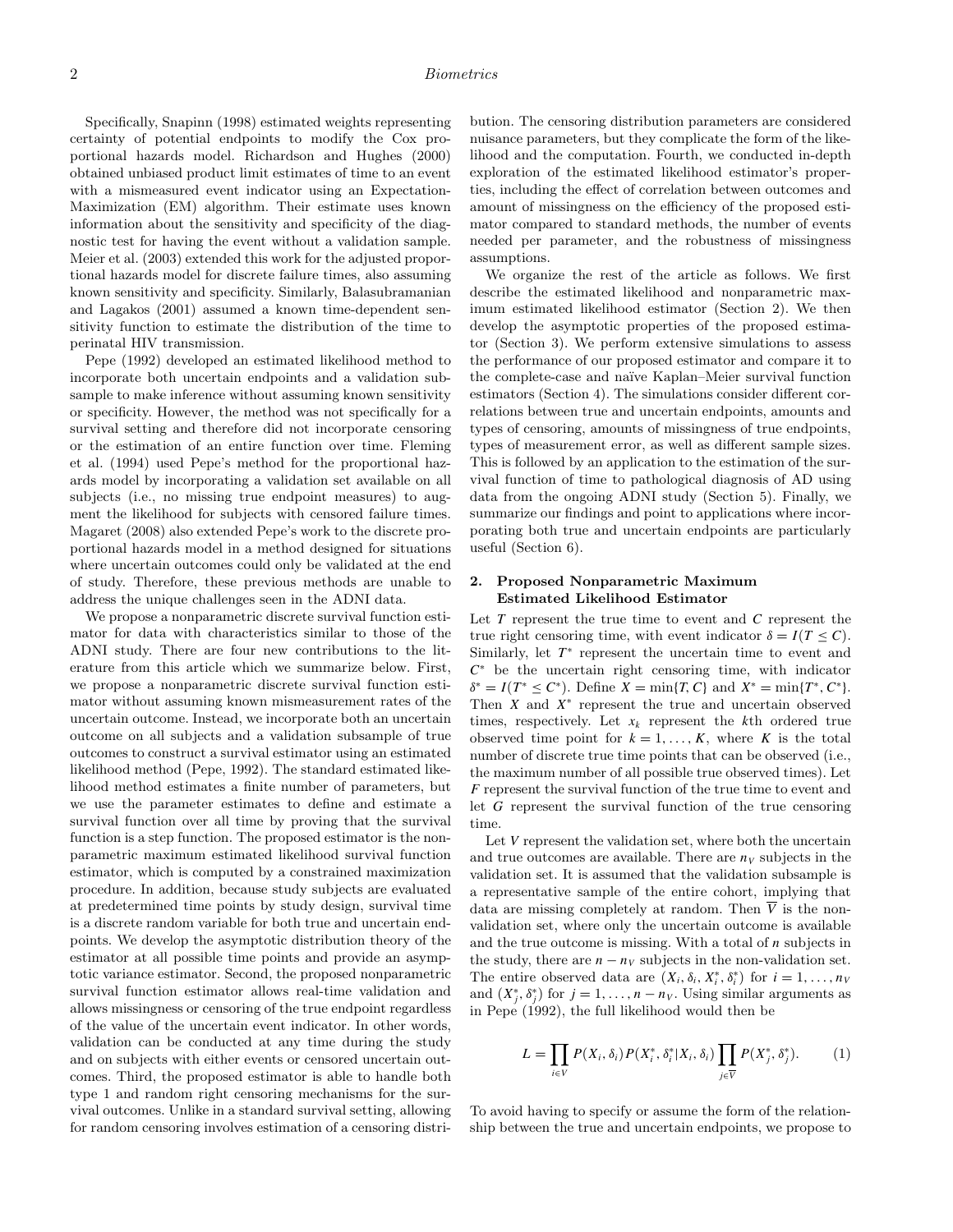use the estimated likelihood

$$
\hat{L} = \prod_{i \in V} P(X_i, \delta_i) \hat{P}(X_i^*, \delta_i^* | X_i, \delta_i) \prod_{j \in \overline{V}} \hat{P}(X_j^*, \delta_j^*), \tag{2}
$$

where for discrete data,

$$
\widehat{P}(X_j^*, \delta_j^*) = \sum_{k=1}^K \sum_{\delta=0}^1 P(x_k, \delta) \widehat{P}(X_j^*, \delta_j^* | x_k, \delta).
$$

The sum marginalizes the joint distribution to obtain the marginal distribution of the uncertain outcome, so the outer sum is taken over all possible time points,  $k = 1, \ldots, K$ , and the inner sum over all possible event indicator values. The estimated conditional probability  $\hat{P}(X^*_{j}, \delta^*_{j}|X_k, \delta)$  is given by

$$
\begin{split} \widehat{P}(X_j^*, \delta_j^* | x_k, \delta) &= \frac{\widehat{P}(X_j^*, \delta_j^*, x_k, \delta)}{\widehat{P}(x_k, \delta)} \\ &= \frac{\frac{1}{n_V} \sum_{i \in V} I(X_i^* = X_j^*, \delta_i^* = \delta_j^*, X_i = x_k, \delta_i = \delta)}{\frac{1}{n_V} \sum_{i \in V} I(X_i = x_k, \delta_i = \delta)}, \end{split}
$$

where  $I(\cdot)$  is the indicator function. Conceptually, the conditional probability is estimated empirically by counting the proportion of subjects in the validation set whose uncertain outcomes match those of the given non-validation set subject. Because the conditional probability  $\hat{P}(X_i^*, \delta_i^* | X_i, \delta_i)$  from the validation set contribution does not contain any parameters validation set contribution does not contain any parameters of interest, it can be factored out and the estimated likelihood to be maximized becomes

$$
\widehat{L} \propto \prod_{i \in V} P(X_i, \delta_i) \prod_{j \in \overline{V}} \widehat{P}(X_j^*, \delta_j^*).
$$
 (3)

Then for a subject  $i \in V$ , the contribution to the likelihood is the same as it would be in a standard discrete survival setting,

$$
P(X_i, \delta_i) = \{F(x_{k_i-1}) - F(x_{k_i})\}^{\delta_i} F(x_{k_i})^{1-\delta_i} G(x_{k_i-1})^{\delta_i} \{G(x_{k_i-1}) - G(x_{k_i})\}^{1-\delta_i}
$$
  
 
$$
\propto \{F(x_{k_i-1}) - F(x_{k_i})\}^{\delta_i} F(x_{k_i})^{1-\delta_i}
$$
 (4)

where  $x_{k_i}$  is the observed time for subject *i* corresponding to the *k*th time point. Only the true outcome contributes to the likelihood for those in the validation set, implying that uncertain outcomes do not provide any additional information when the true outcome is known. However, the uncertain outcomes for those in the validation set are still used to estimate the relationship between the uncertain and true outcomes, which are then used to weight likelihood contributions for those in the non-validation set. For a subject  $j \in \overline{V}$ , the contribution to the likelihood is

$$
\widehat{P}(X_j^*, \delta_j^*)
$$
\n
$$
= \sum_{k=1}^K \sum_{\delta=0}^1 \left[ \{ F(x_{k-1}) - F(x_k) \}^\delta F(x_k)^{1-\delta} G(x_{k-1})^\delta \{ G(x_{k-1}) -G(x_k) \}^{1-\delta} \cdot \frac{\frac{1}{n_V} \sum_{i \in V} I(X_i^* = X_j^*, \delta_i^* = \delta_j^*, X_i = x_k, \delta_i = \delta)}{\frac{1}{n_V} \sum_{i \in V} I(X_i = x_k, \delta_i = \delta)} \right].
$$
\n(5)

Unlike in the validation set contribution, the censoring distribution cannot be factored out of the likelihood from the non-validation set contribution. This distribution is important in allowing random censoring for survival outcomes in the estimated likelihood method. Details on the derivation of the estimated likelihood are available in Web Appendix A. Note that any subjects in the non-validation set with an observed uncertain time that does not match any observed uncertain times in the validation set do not contribute to the likelihood.

The estimated likelihood is a function of possible survival function values for the event distribution and censoring distribution at each time point. The parameters representing the censoring distribution *G* are estimated jointly with the parameters representing the event distribution *F*, but treated as nuisance parameters. When the study only has type 1 right censoring, though, the contribution to the likelihood by the censoring distribution will always be 1, so the censoring distribution can be factored out of the likelihood and does not need to be estimated. In order to solve for the nonparametric maximum estimated likelihood survival function estimator *F* using the estimated likelihood we developed, we first note that the maximum estimate will be a step function that is continuous from the right with left limits and falls only at event times actually seen in the validation set,  $t_{\tilde{k}}$ ,  $\tilde{k} = 1, \ldots, K$ , where *K* is the total number of unique true event times actually seen in the data set. Similarly, if the censoring distribution is being estimated, the maximum estimator will be a step function that is continuous from the right with left limits and falls only at censoring times seen in the validation set. Details on the derivation of the step function are available in Web Appendix A. To solve for the parameters, we used the Nelder–Mead algorithm to conduct constrained maximization. We required that both *F* and *G* survival functions are monotonically nonincreasing as time increases and are bounded between 0 and 1. In the case where the parameter space is one-dimensional, meaning there is only one event time in the validation set data and only type 1 censoring, we used the Brent algorithm. To obtain initial estimates for the event distribution parameters, we used the complete-case Kaplan–Meier estimates based on the true observed times and true event indicators from the validation set. Initial parameters for the censoring distribution were determined by the complete-case Kaplan–Meier estimates calculated by inverting the event indicator to obtain a censoring indicator. Let  $F(t_{\tilde{k}})$  represent the event distribution estimates obtained from the algorithm for  $\widetilde{k} = 1, \ldots, \widetilde{K}$ . The maximum estimated likelihood survival function estimator is then the step function that takes value 1 in the interval  $[0, t_1)$ ,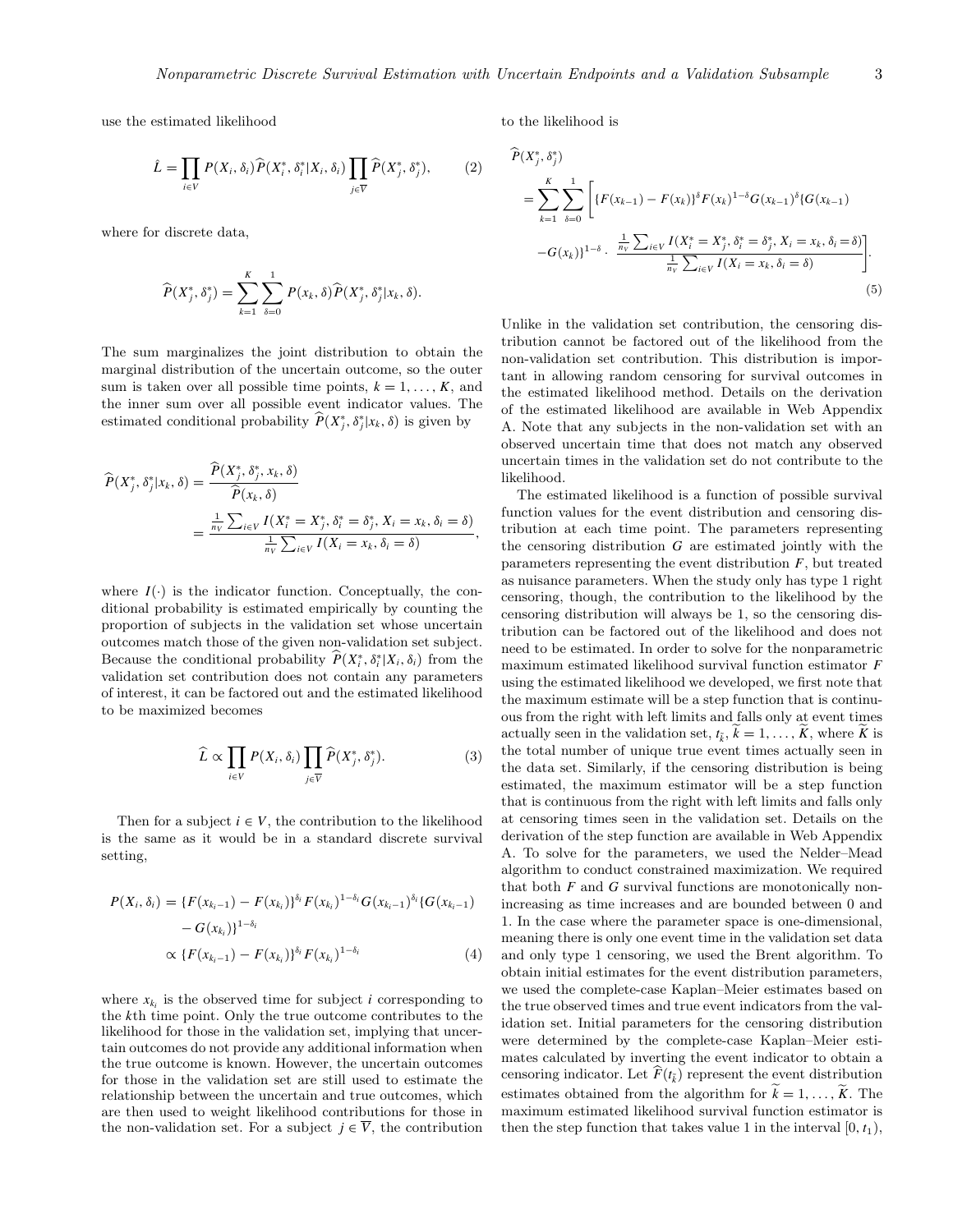*F*( $t_{\bar{k}}$ ) in each interval [ $t_{\bar{k}}$ ,  $t_{\bar{k}+1}$ ) for  $\widetilde{k} = 1, \ldots, \widetilde{K} - 1$ , and  $\widehat{F}(t_{\bar{k}})$ in the interval  $[t_{\tilde{k}}, x_{\tilde{k}}]$ , where  $x_{\tilde{k}}$  is the last true observed time and may be equal to  $t_{\tilde{k}}$  if a true event occurs at the last true observed time. The estimator is considered undefined after  $x_{\tilde{k}}$ .

# **3. Asymptotic Properties of the Proposed Nonparametric Maximum Estimated Likelihood Estimator**

The asymptotic properties of the proposed estimator refer to the situation when the total number of subjects  $n \to \infty$ . As long as the proportion of subjects in the validation set to the total number of subjects does not have a zero limit,  $\lim_{n\to\infty}\frac{ny}{n}=p_v>0$ , similar arguments as in Theorem 3.1 of Pepe [\(1992\) i](#page-9-0)mply that  $\hat{F}(t)$  is a consistent estimator for  $F(t)$ for all possible true event times that can be seen. Although  $F(t)$  only drops at true event times actually seen in the data,  $t_{\tilde{k}}$ ,  $k = 1, \ldots, \tilde{K}$ , this set will approach the set of all possible true event times that can be seen in data,  $t_i$ ,  $k = 1, \ldots, K$ , where  $\tilde{K}$  is the total number of possible true event times that can be seen in data. In other words,  $K \to K$  as  $n \to \infty$ .  $\tilde{K}$  is always less than or equal to  $K$  and greater than or equal to  $\widetilde{K}$ .  $\ddot{K}$  equals  $K$  if all possible true observed times can be events, which is likely to be true in most situations. Note that  $\ddot{F}$  is not consistent at all event times if the upper bound of *T* is greater than the upper bound of *C*. In this case, event times between the upper bound of *C* and the upper bound of *T* can never be seen in data, so  $\widehat{F}$  is not consistent at those times and those times are not included in  $\mathring{K}$  or in  $K$ . Because we have discrete time points,  $F(t)$  is also a step function that can be defined by the survival function values at each true event time that can be seen in data,  $t_{\tilde{k}}$ ,  $\tilde{k} = 1, \ldots, \tilde{K}$ , and we have that

$$
\sqrt{n}\left\{\left(\begin{matrix}\widehat{F}(t_1) \\ \widehat{F}(t_2) \\ \vdots \\ \widehat{F}(t_k)\end{matrix}\right) - \left(\begin{matrix}F(t_1) \\ F(t_2) \\ \vdots \\ F(t_k)\end{matrix}\right)\right\}
$$

converges to a zero-mean Gaussian random variable in distribution with asymptotic variance covariance matrix equal to  $\Sigma_F$ , where  $\Sigma_F$  is the top left  $\ddot{K} \times \ddot{K}$  quadrant of the full variance covariance matrix

$$
\Sigma = \mathcal{I}^{-1} + \frac{(1 - p_V)^2}{p_V} \mathcal{I}^{-1} \mathcal{K} \mathcal{I}^{-1},\tag{6}
$$

where  $I$  is the information matrix based on the (nonestimated) log likelihood and  $K$  is the expected conditional variance of the non-validation contribution to the log likelihood [\(Pepe, 1992\),](#page-9-0)

$$
\mathcal{K} = \mathrm{E}\left[\mathrm{Var}\left\{\left.\frac{\partial \log P(X^*, \delta^*)}{\partial \theta}\right| X, \delta\right\}\right]
$$

for parameters  $\theta = \{F, G\}$ . The first term in the  $\Sigma$  variance expression represents the variance component based on the maximum likelihood estimator and the second term represents a penalty from estimating the likelihood with empirical probabilities. The  $\mathcal I$  and  $\mathcal K$  matrices can be estimated consistently by

$$
\widehat{\mathcal{I}} = \frac{1}{n} \frac{\partial^2 \log \widehat{L}}{\partial \theta^2} \bigg|_{\theta = \widehat{\theta}}
$$
\n(7)

for maximum estimated likelihood estimates  $\hat{\theta} = {\hat{F}, \hat{G}}$  and

$$
\widehat{\mathcal{K}} = \frac{1}{n_V} \sum_{i \in V} \widehat{Q}_i \widehat{Q}_i^T \Big|_{\theta = \widehat{\theta}}, \tag{8}
$$

where

$$
\widehat{Q}_i = \frac{1}{n - n_V} \frac{1}{\widehat{P}(X_i, \delta_i)} \sum_{j \in \overline{V}} \left[ \left\{ I(X_j^* = X_i^*, \delta_j^* = \delta_i^*) \right.\right.
$$

$$
- \widehat{P}(X_j^*, \delta_j^* | X_i, \delta_i) \left\{ \frac{D(X_i, \delta_i)}{\widehat{P}(X_j^*, \delta_j^*)} - \frac{\widehat{D}(X_j^*, \delta_j^*)}{\widehat{P}^2(X_j^*, \delta_j^*)} P(X_i, \delta_i) \right\} \right]
$$

and

$$
D(X_i, \delta_i) = \frac{\partial P(X_i, \delta_i)}{\partial \theta}
$$

$$
\widehat{D}(X_j^*, \delta_j^*) = \sum_{k=1}^K \sum_{\delta=0}^1 \frac{\partial P(X, \delta)}{\partial \theta} \widehat{P}(X_j^*, \delta_j^* | X, \delta).
$$

In practice, derivatives in the variance expression can be calculated numerically. We found that the numerical derivatives were sometimes unable to be computed or led to negative variances with data that had large amounts of missingness or large numbers of parameters to estimate. In these cases, bootstrapped variance estimates can be calculated or analytical forms of the derivatives should be used. Furthermore, in order to calculate point-wise confidence intervals using the proposed parameter estimates and variance estimates, a log transformation or arcsine-square root transformation may be used to ensure confidence limits are bounded by 0 and 1 [\(Borgan and](#page-9-0) Liestøl[, 1990\).](#page-9-0)

#### **4. Simulations**

Our proposed survival function estimator is motivated by the fact that true endpoints are missing for some subjects while uncertain endpoints are available for all subjects and carry useful information for survival function estimation. In order to assess the performance of our proposed survival function estimator, we conducted a series of simulation studies. We simulated the true event time from a discrete uniform distribution,  $T \sim$  Unif<sup>[1,8]</sup>, where survival time can only take integer values, and assumed right censoring at  $C = 7$ . The uncertain time to event was calculated as  $T^* = T + \epsilon$ , where  $\epsilon \sim \text{Unif}[0, \zeta]$ and  $\epsilon$  is independent of *T*. The maximum integer value of  $\left[\sqrt{\frac{63 \cdot (1-\rho^2)}{\rho^2+1}}-1\right]$ , where [*a*] represents the largest the discrete uniform distribution for  $\epsilon$  was calculated as  $\zeta$  =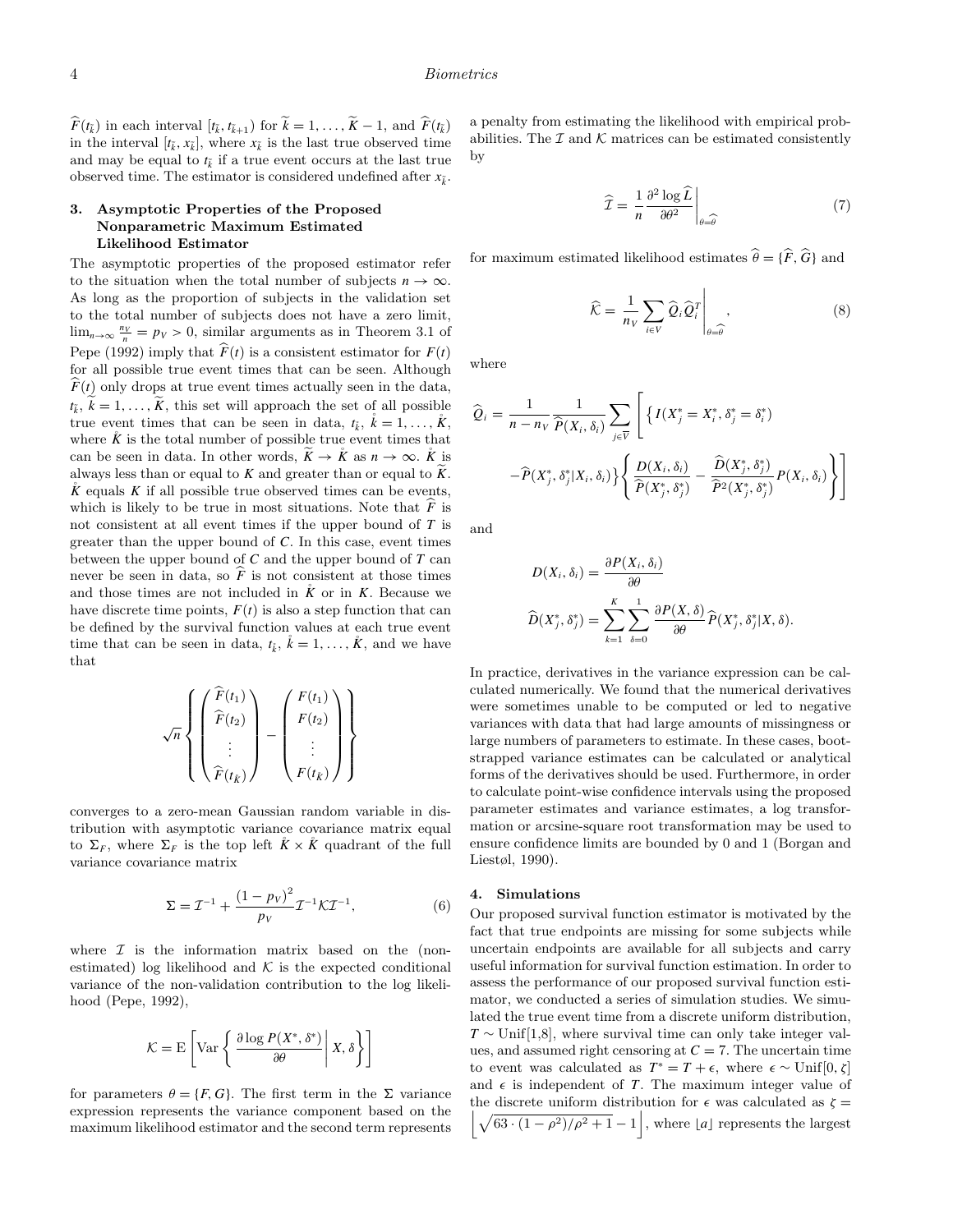integer not greater than  $a$  and  $\rho$  represents the correlation between *T* and  $T^*$ . The expression for  $\zeta$  was computed using the definition of correlation between  $T$  and  $T^*$ , independence of  $\epsilon$  and *T*, and variance expressions for *T* and  $\epsilon$ . Mathematical details of the derivation can be found in Web Appendix B. We considered correlations of *ρ* ∈ {0*.*01*,* 0*.*25*,* 0*.*50*,* 0*.*75*,* 1}. We set the right-censoring time for the uncertain endpoint also at  $C^* = 7$ . To create a representative validation subsample, we simulated data missing completely at random (MCAR) by randomly selecting a proportion  $r \in \{0.25, 0.50, 0.75\}$  of the sample to be missing true endpoints. We used total sample sizes of  $n \in \{200, 500\}$  and conducted 500 simulation repetitions for each set of parameter values.

For each simulation, we used the proposed method to calculate survival function estimates at each observed time. We also calculated complete-case Kaplan–Meier estimates using only true endpoints in the validation set, the naïve Kaplan–Meier estimates using only uncertain endpoints from all subjects, and the true Kaplan–Meier estimates using true endpoints from all subjects (which would be unavailable in real data). For the proposed estimator, the complete-case Kaplan–Meier estimator, and the na¨ıve Kaplan–Meier estimator, we calculated estimated bias (parameter estimate−true parameter values), observed sample standard deviations (SD), estimated standard errors  $(\widehat{SE})$ , relative efficiency  $(RE)$  compared to the true Kaplan–Meier estimator (where lower RE implies greater efficiency and RE equal to 1 implies optimal efficiency), mean squared error (MSE) estimates, and 95% coverage (Cov) using log transformed confidence intervals at each of the observed time points. Each statistic was then averaged over all time points. We note that for all simulations presented in Tables 1– 3, the observed sample standard deviation corresponds well with the standard error estimates from the asymptotic theory for the proposed estimator.

Table 1 shows the results from the simulation study with type 1 censoring and  $n = 200$ . The proposed estimator behaves similarly to the complete-case Kaplan–Meier estimator in terms of bias. Both have little bias, whereas the na¨ıve Kaplan–Meier estimator is heavily biased. When the proportion of missingness is low or moderate  $(r = 0.25$  or  $r = 0.50$ , the RE of our proposed estimator is similar to that of the complete-case Kaplan–Meier estimator when correlation is low and improves until it reaches optimal efficiency with correlation of 1, which can be interpreted as the situation where the uncertain outcome has no measurement error. The MSE of the proposed estimator is also similar to then becomes smaller than the MSE of the complete-case Kaplan– Meier estimator as correlation increases, and it is consistently smaller than the MSE of the naïve Kaplan–Meier estimator. This demonstrates that using the internal validation subsample can reduce the bias of survival estimates compared to using only uncertain endpoints and that using uncertain endpoints in the non-validation subsample can improve efficiency compared to using only true endpoints. When the amount of missing true outcomes is high  $(r = 0.75)$ , though, our proposed estimator is actually slightly less efficient than the complete-case Kaplan–Meier estimator at low correlations between outcomes.

We saw similar results for simulations with  $n = 500$ , as shown in Web Table 1. We also increased the proportion of censored subjects (results not shown) by setting an earlier censoring time for both endpoints and arrived at the same conclusions. Although we assumed only non-negative measurement error of the uncertain endpoint for our simulations to demonstrate the potentially large bias in the naïve estimator and to better control the correlation between outcomes, we also conducted simulations allowing for negative or positive measurement error and the results (not shown) for our estimator and the complete-case estimator are similar.

In addition, we tested the performance of our proposed method at smaller sample sizes,  $n \in \{10, 20, 30, \ldots\}$ , to determine an approximate threshold for the number of events per parameter, or events per variable (EPV), needed for accurate estimation. We calculated the EPV as the smallest number of events in the validation set divided by  $K \in \{4, 7, 10\}$ , the number of parameters to estimate, such that average bias was less than 0.01 in magnitude and average coverage was between 93% and 97%. Through these simulation studies (Web Table 2), we found an EPV of at most 4.

To compare the efficiency between our proposed estimator and the complete-case Kaplan–Meier estimator over various amounts of missingness, we computed the relative efficiencies (averaged over times) at 5% increments of the percentage of missingness of true endpoints for correlations of  $\rho \in \{0.25, 0.50, 0.75\}$  (Figure 1). For these simulations, we used a larger sample size of  $n = 500$  to ensure that the EPV was adequate even at the largest amounts of missingness. For correlations of 0.50 and 0.75, our proposed estimator is more efficient (lower RE) than the complete-case Kaplan– Meier estimator when the proportion of missing data is low, then the efficiency curves cross and our proposed estimator becomes less efficient. The point of crossing is at a higher percentage of missingness with higher values of the correlation between outcomes. Even with low correlation ( $\rho = 0.25$ ) between outcomes, though, our estimator has similar or lower efficiency than the complete-case Kaplan–Meier estimator when the amount of missingness is  $50\%$  or less. This is consistent with Pepe's recommendation for non-survival data with one parameter of interest [\(Pepe, 1992\).](#page-9-0)

We explored the behavior of our proposed estimator under random censorship by simulating true event times  $T \sim \text{Unif}[1, 8]$ , uncertain event times  $T^* = T + \epsilon$  where ∼Unif[0*,* 2], true censoring times *C* ∼Unif[5*,* 7], and uncertain censoring times  $C^* = C + \gamma$  where  $\gamma \sim \text{Unif}[0, 2]$ . These simulations resulted in a small amount of censoring (approximately 25%). We also increased the amount of censoring by simulating true censoring times *C* ∼Unif[3*,* 7], which resulted in a moderate amount of censoring (approximately 38%). The results of these random censoring simulations are shown in Table 2. Similar to the results from type 1 censoring, our proposed estimator has little bias compared to the na¨ıve Kaplan–Meier estimator and is more efficient than the complete-case Kaplan–Meier estimator for both small and moderate amounts of censoring. We saw similar results with  $n = 500$  as seen in Web Table 3.

To test the robustness of the MCAR assumption of the proposed method, we relaxed this assumption and simulated data missing at random (MAR). We defined a missingness indicator *R*, where  $R = 1$  denotes a missing true endpoint and  $R = 0$ denotes a non-missing true endpoint, based on the uncertain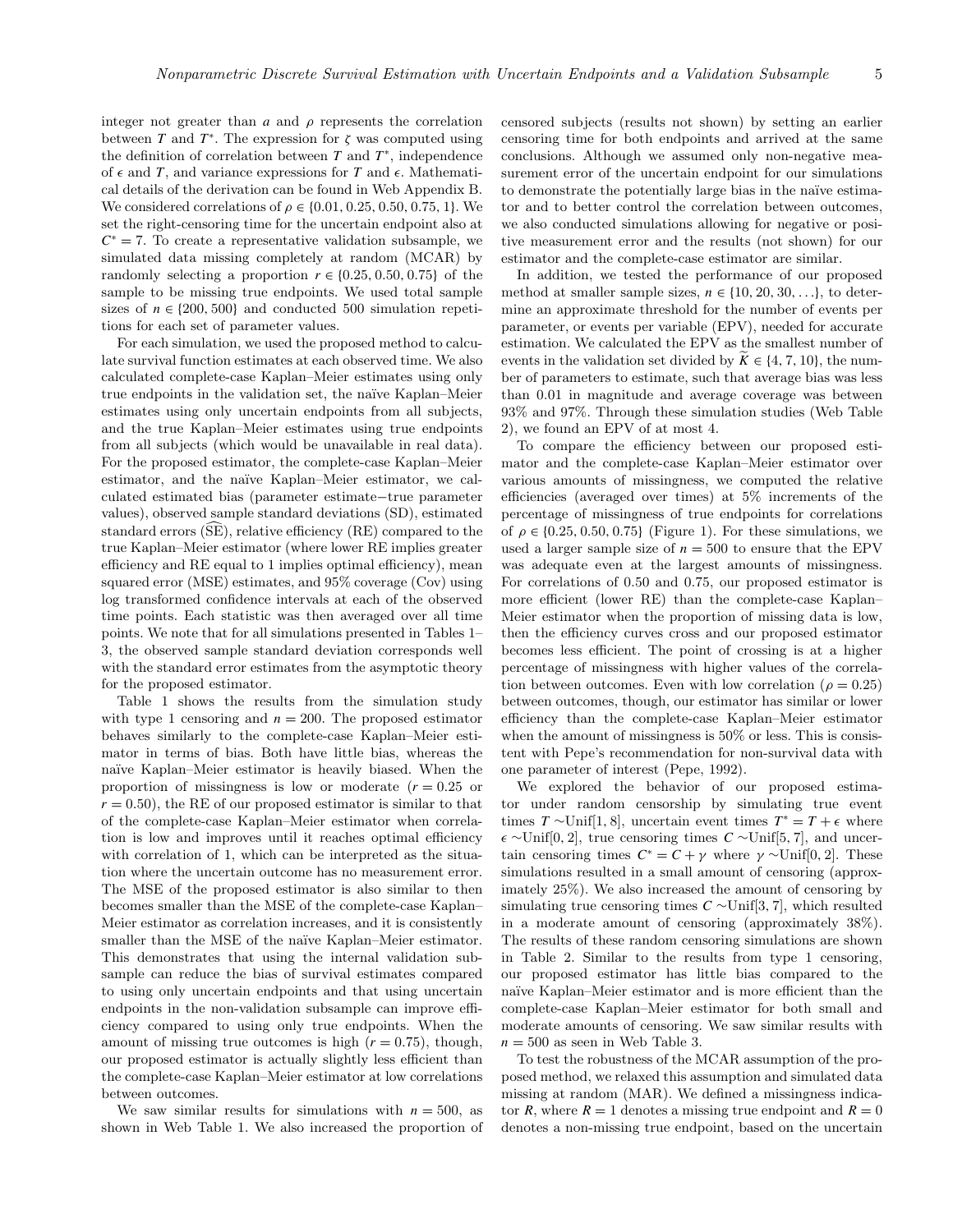## 6 Biometrics

Bias MSE *r ρ* Method  $\times 10^{-3}$  SD  $\tilde{\text{SE}}$   $\times 10^{-3}$  RE Cov Proposed −0*.*26 0.035 0.035 1.27 1.36 0.96 0.01 Comp K–M −0*.*55 0.035 0.035 1.27 1.36 0.95 Naïve K–M 498.41 0.003 0.002 310.32 0.01 0.00 Proposed 0.79 0.035 0.035 1.28 1.36 0.96 0.25 Comp K–M −0*.*55 0.035 0.035 1.27 1.36 0.95 Naïve K–M 449.43 0.014 0.014 247.32 0.28 0.00 Proposed 0.57 0.035 0.034 1.26 1.34 0.96 25 0.50 Comp K–M −0*.*55 0.035 0.035 1.27 1.36 0.95 Naïve K–M 384.50 0.020 0.020 175.53 0.56 0.00 Proposed 0.32 0.034 0.033 1.18 1.26 0.96 0.75 Comp K–M −0*.*55 0.035 0.035 1.27 1.36 0.95 Naïve K–M 285.90 0.025 0.025 91.52 0.83 0.00 Proposed 0.02 0.030 0.030 0.94 1.00 0.96 1.00 Comp K–M −0*.*55 0.035 0.035 1.27 1.36 0.95 Naïve K–M 0.03 0.030 0.030 0.94 1.00 0.95 Proposed −0*.*15 0.043 0.043 1.88 1.99 0.95 0.01 Comp K–M −1*.*01 0.043 0.042 1.87 1.98 0.95 Naïve K–M 498.41 0.003 0.002 310.32 0.01 0.00 Proposed 4.62 0.044 0.042 2.02 2.14 0.95 0.25 Comp K–M −1*.*01 0.043 0.042 1.87 1.98 0.95 Naïve K–M 449.43 0.014 0.014 247.32 0.28 0.00 Proposed 3.10 0.044 0.042 1.94 2.05 0.95 50 0.50 Comp K–M −1*.*01 0.043 0.042 1.87 1.98 0.95 Naïve K–M 384.50 0.020 0.020 175.53 0.56 0.00 Proposed 2.32 0.042 0.040 1.76 1.88 0.95 0.75 Comp K–M −1*.*01 0.043 0.042 1.87 1.98 0.95 Naïve K–M 285.90 0.025 0.025 91.52 0.83 0.00 Proposed 0.02 0.030 0.030 0.94 1.00 0.96 1.00 Comp K–M −1*.*01 0.043 0.042 1.87 1.98 0.95 Naïve K–M 0.03 0.030 0.030 0.94 1.00 0.95 Proposed 3.35 0.061 0.060 3.86 4.11 0.96 0.01 Comp K–M 1.86 0.061 0.060 3.83 4.07 0.96 Naïve K–M 498.41 0.003 0.002 310.32 0.01 0.00 Proposed 24.12 0.065 0.065 4.39 4.65 0.98 0.25 Comp K–M 1.86 0.061 0.060 3.83 4.07 0.96 Naïve K–M 449.43 0.014 0.014 247.32 0.28 0.00 Proposed 21.49 0.067 0.063 4.58 4.83 0.96 75 0.50 Comp K–M 1.86 0.061 0.060 3.83 4.07 0.96 Naïve K–M 384.50 0.020 0.020 175.53 0.56 0.00 Proposed 9.84 0.061 0.058 3.83 4.13 0.95 0.75 Comp K–M 1.86 0.061 0.060 3.83 4.07 0.96 Naïve K–M 285.90 0.025 0.025 91.52 0.83 0.00 Proposed −0*.*22 0.031 0.030 0.97 1.03 0.96 1.00 Comp K–M 1.86 0.061 0.060 3.83 4.07 0.96 Naïve K–M 0.03 0.030 0.030 0.94 1.00 0.95

**Table 1** Simulation results for type 1 censoring and  $n = 200$ 

*r* is the percent missing and  $\rho$  is the correlation between true and uncertain outcomes. Proposed refers to the proposed estimator, Comp K–M refers to the complete-case Kaplan–Meier estimator, and naïve K–M refers to the naïve Kaplan–Meier estimator. SD is standard deviation of estimates across simulations, SE is estimated standard error of the estimate, MSE is mean squared error, RE is relative efficiency, Cov is 95% coverage, all averaged across time.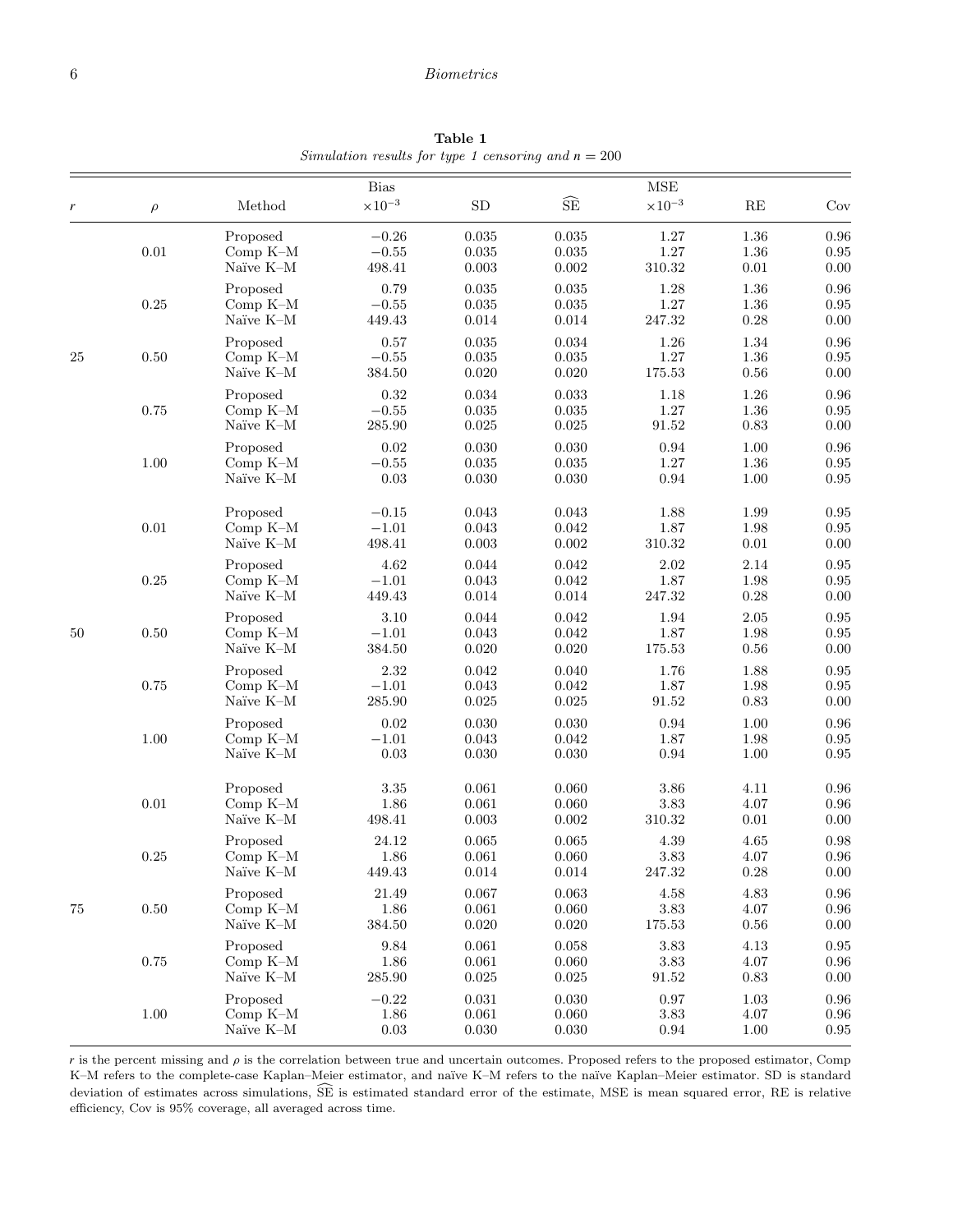

Figure 1. Relative efficiencies by correlation between true and uncertain endpoints  $(\rho)$  and amount of missingness of true endpoints. Proposed refers to the proposed estimator and Comp K–M refers to the complete-case Kaplan–Meier estimator.

indicator *δ*<sup>∗</sup> such that

$$
R|(δ^* = 0) = \begin{cases} 1 \text{ with probability } p_R \\ 0 \text{ with probability } 1 - p_R \end{cases}
$$

$$
R|(δ^* = 1) = \begin{cases} 1 \text{ with probability } 1 - p_R \\ 0 \text{ with probability } p_R \end{cases}
$$

for probability  $p_R = 0.60$ . This implies that the probability of missingness of the true endpoint depends on the observed

| Table 2 |  |  |  |  |                                                       |
|---------|--|--|--|--|-------------------------------------------------------|
|         |  |  |  |  | Simulation results for random censoring and $n = 200$ |

|              |            |            | <b>Bias</b>      |       |       | MSE              |      |      |
|--------------|------------|------------|------------------|-------|-------|------------------|------|------|
|              |            | Method     | $\times 10^{-3}$ | SD.   | SE    | $\times 10^{-3}$ | RE   | Cov  |
|              | Proposed   | 0.24       | 0.035            | 0.034 | 1.25  | 1.17             | 0.96 |      |
|              | S.         | Comp $K-M$ | 0.39             | 0.038 | 0.037 | 1.47             | 1.39 | 0.95 |
| 25           | Naïve K-M  | 119.63     | 0.030            | 0.029 | 15.47 | 0.83             | 0.03 |      |
|              | Proposed   | 0.57       | 0.040            | 0.038 | 1.65  | 1.20             | 0.96 |      |
|              |            | M Comp K-M | 0.37             | 0.043 | 0.041 | 1.94             | 1.44 | 0.94 |
|              | Naïve K-M  | 119.98     | 0.032            | 0.032 | 15.75 | 0.78             | 0.05 |      |
| S<br>50<br>М | Proposed   | $-2.18$    | 0.040            | 0.041 | 1.64  | 1.54             | 0.95 |      |
|              | Comp $K-M$ | $-0.12$    | 0.047            | 0.046 | 2.23  | 2.10             | 0.95 |      |
|              | Naïve K-M  | 119.63     | 0.03             | 0.029 | 15.47 | 0.83             | 0.03 |      |
|              | Proposed   | $-1.99$    | 0.049            | 0.044 | 2.68  | 1.84             | 0.96 |      |
|              | Comp $K-M$ | $-0.52$    | 0.053            | 0.050 | 2.95  | 2.18             | 0.93 |      |
|              | Naïve K-M  | 119.98     | 0.032            | 0.032 | 15.75 | 0.78             | 0.05 |      |

 $r$  is the percent missing and  $C$  is the amount of censoring, where S means small (25%) and M means moderate (38%). Proposed refers to the proposed estimator, Comp K–M refers to the completecase Kaplan–Meier estimator, and Naïve K–M refers to the naïve Kaplan–Meier estimator. SD is standard deviation of estimates across simulations,  $\widehat{SE}$  is estimated standard error of the estimate, MSE is mean squared error, RE is relative efficiency, Cov is 95% coverage, all averaged across time.

event indicator of the uncertain endpoint. In the AD example, this would mean that subjects who are clinically determined to be non-AD during the study are more likely to miss the CSF biomarker endpoint. In the results from the MAR simulations in Table 3, we see that both the proposed estimator and the complete-case Kaplan–Meier estimator are sometimes slightly biased. However, the proposed estimator is less biased than the complete-case estimator, particularly when the correlation between outcomes is very high, and therefore the coverage of the proposed estimator is better than the coverage of the complete-case estimator when the correlation between outcomes is greater than 0.01. We saw similar results with  $n = 500$  as seen in Web Table 4.

## **5. Application to the Alzheimer**'**s Disease Neuroimaging Initiative Study**

We illustrated our method by considering data (retrieved on July 26, 2013) from the ongoing ADNI study [\(Weiner et al.,](#page-9-0) [2012\).](#page-9-0) See Web Appendix C for more detailed information about the ADNI study. Participants in this study were seen every 6 months until the end of 2 years, then annually thereafter, at which time clinical diagnoses of non-AD (cognitively normal or mild cognitive impairment) or AD were given. These follow-up times were predetermined by study design, and AD is a chronic disease with slow progression [\(Jack et al.,](#page-9-0) [2010\).](#page-9-0) Therefore, the outcome of interest in the current study was time to detection of AD, measured in years, and thus discrete survival estimates would be appropriate. The current study includes data from participants in the ADNI-1 and ADNI-GO segments of the ADNI study. For those who agreed to a lumbar puncture, CSF assays were performed and *Aβ* protein concentrations were measured. Participants with an *Aβ* biomarker value greater than 192 pg/ml were classified as non-AD at baseline and those with an *Aβ* value less than or equal to 192 pg/ml were classified as AD at baseline [\(Shaw](#page-9-0) et al[., 2009\).](#page-9-0) There were 186 patients who were non-AD at the time of enrollment according to both the clinical diagnosis and CSF diagnosis. For each patient, the time to clinical AD or last follow-up was recorded to obtain an uncertain, mismeasured outcome on all patients. A subset of 110 patients continued to have CSF assays performed annually. For these 110 patients in the validation set, patients were classified as non-AD or AD at each time point using the same cutoff of 192 pg/ml and the true time to AD or last follow-up was also recorded. Thus, patients with any CSF assays during followup were considered to be in the validation set and those with no follow-up CSF assays were in the non-validation set, or  $n_V = 110$  and  $n = 186$  using the notation of Section 2.

First, we assessed the missingness in the data. We used a log-rank test to compare the survival functions for time to clinical AD between the non-validation set and the validation set. The  $\chi^2$  test statistic was 0.2 with 1 degree of freedom, yielding a p-value of 0.662. We also used Fisher's exact test to test for an association between the clinical event indicator and missingness. The p-value was 1. Further, because we used all available longitudinal CSF assays, those who were missing CSF outcomes were missing immediately after baseline. Since all subjects begin as non-AD, the missingness could not be dependent on baseline CSF or clinical diagnoses. Therefore,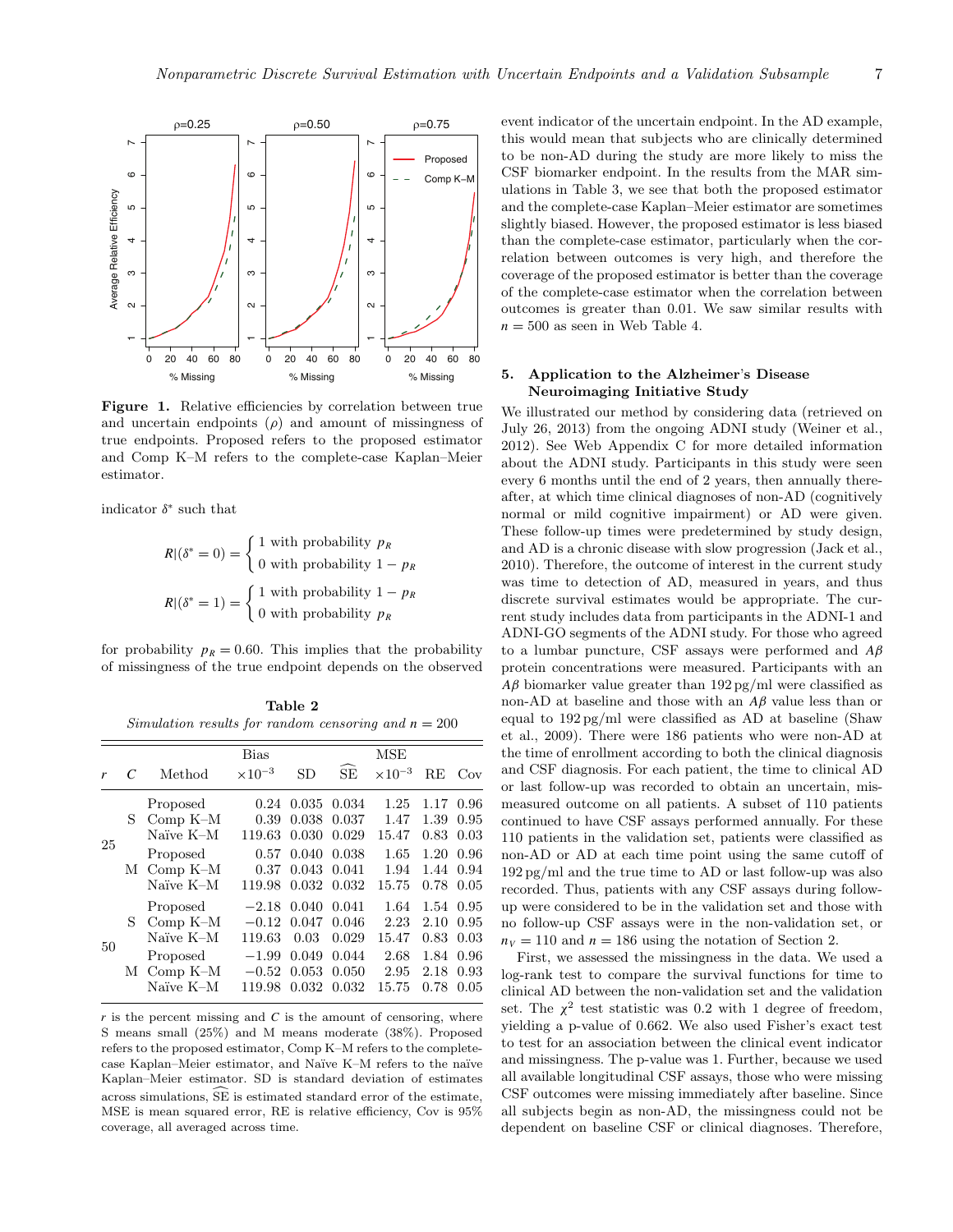## 8 Biometrics

**Table 3** Simulation results for data missing at random and  $n = 200$ 

| Censoring                              | $\rho/C$ | Method                              | <b>Bias</b><br>$\times 10^{-3}$ | SD                      | $\widehat{\text{SE}}$   | $\operatorname{MSE}$<br>$\times 10^{-3}$ | RE                   | Cov                  |
|----------------------------------------|----------|-------------------------------------|---------------------------------|-------------------------|-------------------------|------------------------------------------|----------------------|----------------------|
|                                        | 0.01     | Proposed<br>Comp $K-M$<br>Naïve K-M | 2.53<br>0.91<br>498.41          | 0.048<br>0.048<br>0.003 | 0.048<br>0.048<br>0.002 | 2.31<br>2.31<br>310.32                   | 2.47<br>2.47<br>0.01 | 0.96<br>0.95<br>0.00 |
| 0.25<br>0.50<br>Type 1<br>0.75<br>1.00 |          | Proposed<br>Comp $K-M$<br>Naïve K-M | 17.06<br>$-11.75$<br>449.43     | 0.048<br>0.046<br>0.014 | 0.049<br>0.046<br>0.014 | 2.38<br>2.17<br>247.32                   | 2.56<br>2.31<br>0.28 | 0.97<br>0.94<br>0.00 |
|                                        |          | Proposed<br>Comp $K-M$<br>Naïve K-M | 21.47<br>$-26.55$<br>384.50     | 0.047<br>0.045<br>0.020 | 0.046<br>0.045<br>0.020 | 2.22<br>2.06<br>175.53                   | 2.38<br>2.19<br>0.56 | 0.98<br>0.90<br>0.00 |
|                                        |          | Proposed<br>Comp $K-M$<br>Naïve K-M | 16.27<br>$-44.30$<br>285.90     | 0.042<br>0.043<br>0.025 | 0.041<br>0.042<br>0.025 | 1.78<br>1.89<br>91.52                    | 1.94<br>2.00<br>0.83 | 0.96<br>0.81<br>0.00 |
|                                        |          | Proposed<br>$Comp K-M$<br>Naïve K-M | 0.02<br>$-22.56$<br>0.03        | 0.030<br>0.039<br>0.030 | 0.030<br>0.039<br>0.030 | 0.94<br>1.57<br>0.94                     | 1.00<br>1.65<br>1.00 | 0.96<br>0.88<br>0.95 |
| Random                                 | S        | Proposed<br>Comp $K-M$<br>Naïve K-M | 0.32<br>$-33.92$<br>119.63      | 0.039<br>0.043<br>0.03  | 0.044<br>0.042<br>0.029 | 1.62<br>1.87<br>15.47                    | 1.49<br>1.78<br>0.83 | 0.96<br>0.86<br>0.03 |
|                                        | M        | Proposed<br>Comp $K-M$<br>Naïve K-M | 1.66<br>$-41.74$<br>119.98      | 0.047<br>0.048<br>0.032 | 0.044<br>0.047<br>0.032 | 2.49<br>2.31<br>15.75                    | 1.69<br>1.81<br>0.78 | 0.96<br>0.83<br>0.05 |

Censoring is the type of the censoring mechanism and  $\rho/C$  either represents the correlation  $\rho$  between true and uncertain outcomes or represents the amount of censoring, where S means small (25%) and M means moderate (38%). Proposed refers to the proposed estimator, Comp K–M refers to the complete-case Kaplan–Meier estimator, and naïve K–M refers to the naïve Kaplan–Meier estimator. SD is standard deviation of estimates across simulations, SE is estimated standard error of the estimate, MSE is mean squared error, RE is relative efficiency, Cov is 95% coverage, all averaged across time.

we did not find strong evidence against the MCAR assumption.

Figure 2 shows the estimated survival functions using our proposed estimator, which maximized the estimated likelihood, the complete-case Kaplan–Meier estimator which only uses 110 CSF diagnoses, and the naïve Kaplan–Meier estimator which only uses the 186 clinical diagnoses. The three survival functions are very similar until 36 months, at which time the naïve Kaplan–Meier estimate begins to diverge from the other two survival curves. With higher survival probabilities, the na¨ıve estimate overestimates the probability of being AD-free after 36 months compared to the proposed estimator and complete-case Kaplan–Meier estimator. Since the naïve estimate is based on only clinical diagnoses, this would indicate that abnormality of  $A\beta$  occurred earlier than cognitive impairment. This finding is consistent with the recent theoretical model of AD pathology developed by Jack et al.[\(2010\).](#page-9-0)

Table 4 shows the standard error estimates at each time point. The standard errors of the proposed estimate are similar to or smaller than those of the complete-case Kaplan– Meier estimate at all time points. Although we cannot calculate the correlation between true and uncertain event times in the data example since both events are not observed for any subjects, the estimated correlation between the true and uncertain observed outcomes is 0.363 [\(Hotelling, 1936\).](#page-9-0) Thus, the standard errors we observed further support the conclusion that the proposed estimator helps to improve efficiency relative to the complete-case estimator when there is moderate correlation between outcomes.



**Figure 2.** Data example survival function estimates for time to AD. Proposed refers to the proposed estimator, Comp K–M refers to the complete-case Kaplan–Meier estimator, and Naïve K–M refers to the naïve Kaplan–Meier estimator.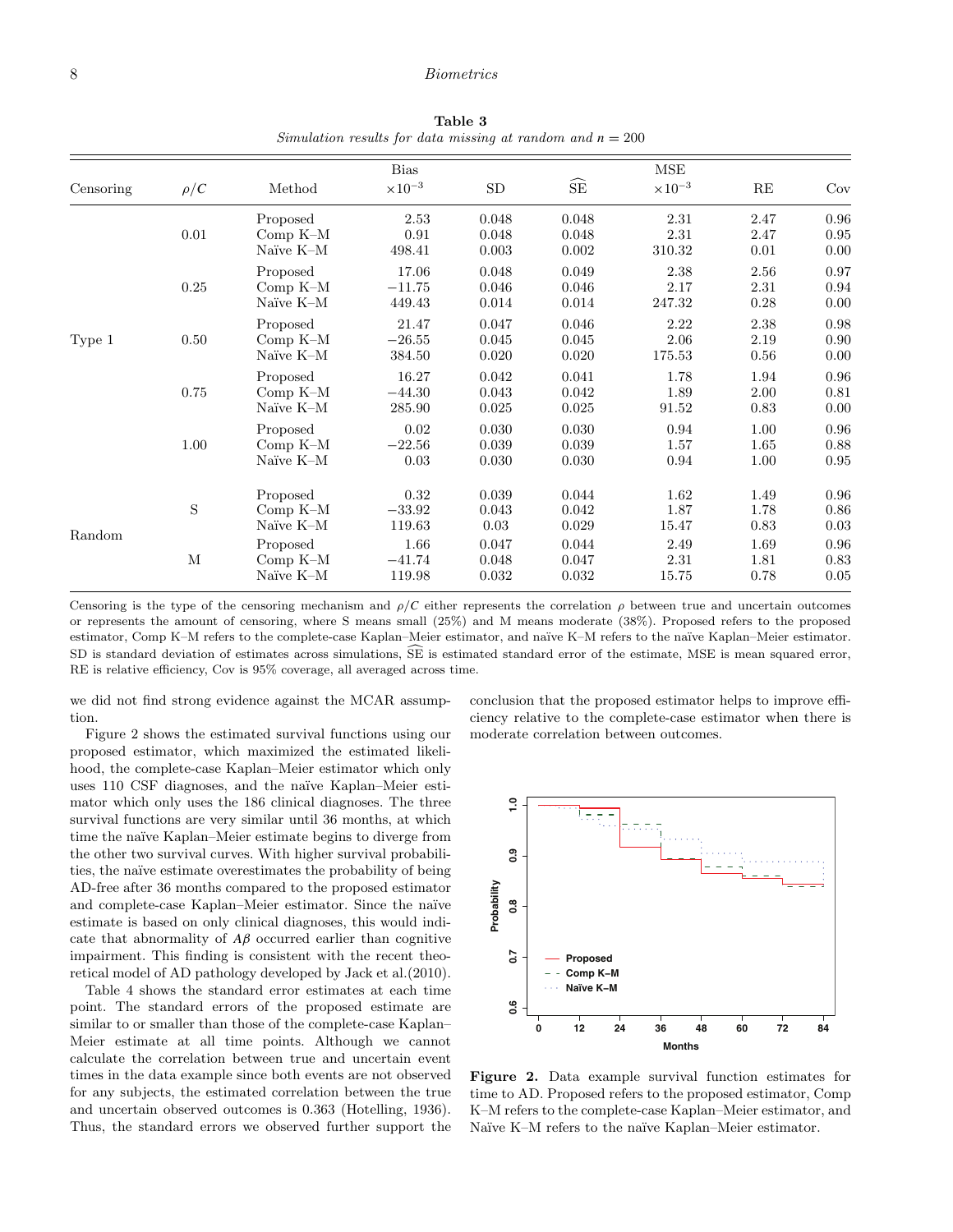| Table 4                               |  |  |  |  |  |
|---------------------------------------|--|--|--|--|--|
| Data example standard error estimates |  |  |  |  |  |
|                                       |  |  |  |  |  |

| Month | Proposed<br>estimator | Complete-case<br>Kaplan-Meier | Naïve<br>Kaplan–Meier |
|-------|-----------------------|-------------------------------|-----------------------|
| 6     | 0.000                 | 0.000                         | 0.005                 |
| 12    | 0.008                 | 0.013                         | 0.012                 |
| 18    | 0.008                 | 0.013                         | 0.016                 |
| 24    | 0.022                 | 0.019                         | 0.017                 |
| 36    | 0.036                 | 0.036                         | 0.023                 |
| 48    | 0.038                 | 0.040                         | 0.031                 |
| 60    | 0.040                 | 0.045                         | 0.036                 |
| 72    | 0.046                 | 0.051                         | 0.036                 |
| 84    | 0.046                 | 0.051                         | 0.074                 |

## **6. Discussion**

We proposed a nonparametric maximum likelihood estimator for the discrete survival function in the presence of uncertain endpoints by using an internal validation subsample. We allowed for random censoring for survival outcomes by incorporating a censoring distribution in the likelihood, showed that the survival function estimator is a step function that drops only at observed event times, and proved that the proposed estimator is consistent and asymptotically normal. We evaluated the finite sample performance of the proposed estimator through extensive simulations. We found that the proposed estimator has little bias and can improve efficiency relative to the complete-case Kaplan–Meier estimator. It can also reduce bias compared to the naïve Kaplan–Meier estimator. The proposed estimator also works better than the complete-case and naïve estimators under departure from the MCAR assumption.

The efficiency gains of the proposed estimator have useful implications in clinical trials. A true outcome may be costly to obtain on all subjects, but using the proposed method can incorporate a less costly uncertain outcome assessed on all subjects and the true outcomes on a smaller subsample. Compared to obtaining true outcomes on all subjects which can be very costly or using a complete-case estimator on the smaller subsample, our estimator can reduce costs of a trial without sacrificing power.

The proposed approach does not require that subjects can only be validated at the end of study. Instead, our approach allows that all subjects can have the opportunity to be validated at any predetermined timepoint. Through simulations, we found that the efficiency gains of our proposed estimator depends on both the correlation between outcomes and the size of the validation sample. However, in general, the proposed estimator appears to work well when the size of the validation sample is 50% or more of the total sample size. Interesting study design issues arise with regard to the size of the validation sample that is needed to adequately accommodate the uncertainty of the mismeasured endpoints. For example, in epidemiological studies, if the total budget for assessing subjects is fixed, it is valuable to determine the optimum size of the study cohort and optimum size of the validation subsample. These design issues are currently under investigation.

The proposed method can be used with data that have both type 1 right censoring and random right censoring. The proposed method also assumes that study subjects are seen at predetermined time points and relies on a discrete time framework. In studies where subjects are evaluated at any time, that is, time is considered continuous, the proposed estimator may not improve efficiency compared to the complete-case Kaplan–Meier estimator. Furthermore, if study participants are not seen as frequently as the unit of time of interest or if a participant misses a visit and then experiences the event upon return, there may be interval censoring. For these situations, an extension of our proposed method is needed, but is not trivial.

Currently, our proposed method only estimates a single survival function. A natural extension of the method would be a semiparametric version that is able to incorporate covariates and conduct between-group comparisons. Using our proposed method for a proportional hazards model to estimate a hazard ratio for a categorical or continuous covariate of interest is currently under investigation. The case of a categorical covariate is similar to the nonparametric version, but with the addition of a random variable in the estimated likelihood. For the continuous covariate, however, a more complex approach such as inclusion of smooth kernel-type functions in the empirical probability estimates must be used.

As early detection of AD and other chronic diseases becomes increasingly important, but event outcomes may be hard to obtain for everyone, we recommend collecting an internal validation sample when the measures of the event outcome are uncertain so that statistical analysis can be improved with greater accuracy and power.

## **7. Supplementary Materials**

Web appendices, including detailed mathematical derivations, additional information about the ADNI study, and additional results from simulation studies referenced in Sections 2, 4, and 5, as well as R code for implementing the proposed method, are available with this paper at the Biometrics website on the Wiley Online Library.

#### Acknowledgements

Data used in preparation of this article were obtained from the Alzheimer's Disease Neuroimaging Initiative (ADNI) database (adni.loni.ucla.edu). As such, the investigators within the ADNI contributed to design and implementation of ADNI and/or provided data but did not participate in analysis or writing of this report. A complete listing of ADNI investigators can be found at http://adni.loni.usc.edu/ wp-content/uploads/how to apply/ADNI Acknowledgement List.pdf. Data collection and sharing for this project was funded by the Alzheimer's Disease Neuroimaging Initiative (ADNI) (National Institutes of Health Grant U01 AG024904) and DOD ADNI (Department of Defense award number W81XWH-12-2-0012). Dr. Zee received support from NIH National Institute of Mental Health grant T32MH065218 and Dr. Xie from NIH National Institute on Aging grant